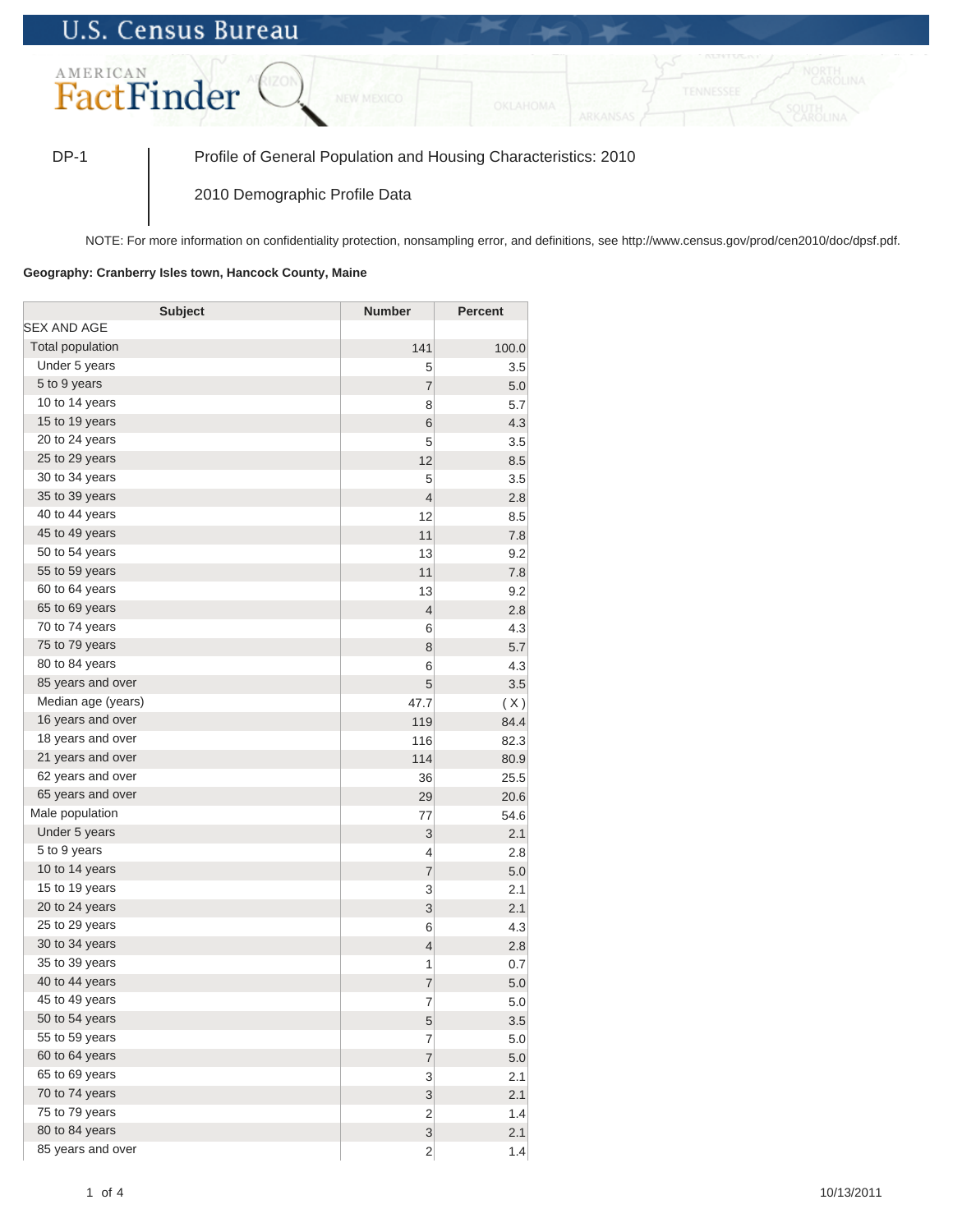| <b>Subject</b>                                      | <b>Number</b>  | <b>Percent</b> |
|-----------------------------------------------------|----------------|----------------|
| Median age (years)                                  | 46.5           | (X)            |
| 16 years and over                                   | 62             | 44.0           |
| 18 years and over                                   | 61             | 43.3           |
| 21 years and over                                   | 59             | 41.8           |
| 62 years and over                                   | 17             | 12.1           |
| 65 years and over                                   | 13             | 9.2            |
| Female population                                   | 64             | 45.4           |
| Under 5 years                                       | 2              | 1.4            |
| 5 to 9 years                                        | 3              | 2.1            |
| 10 to 14 years                                      | 1              | 0.7            |
| 15 to 19 years                                      | 3              | 2.1            |
| 20 to 24 years                                      | 2              | 1.4            |
| 25 to 29 years                                      | 6              | 4.3            |
| 30 to 34 years                                      | 1              | 0.7            |
| 35 to 39 years                                      | 3              | 2.1            |
| 40 to 44 years                                      | 5              | 3.5            |
| 45 to 49 years                                      | $\overline{4}$ | 2.8            |
| 50 to 54 years                                      | 8              | 5.7            |
| 55 to 59 years                                      | $\overline{4}$ | 2.8            |
| 60 to 64 years                                      | 6              | 4.3            |
| 65 to 69 years                                      | 1              | 0.7            |
| 70 to 74 years                                      | 3              | 2.1            |
| 75 to 79 years                                      | 6              | 4.3            |
| 80 to 84 years                                      |                |                |
| 85 years and over                                   | 3              | 2.1            |
| Median age (years)                                  | 3              | 2.1            |
|                                                     | 52.0           | (X)            |
| 16 years and over                                   | 57             | 40.4           |
| 18 years and over                                   | 55             | 39.0           |
| 21 years and over                                   | 55             | 39.0           |
| 62 years and over                                   | 19             | 13.5           |
| 65 years and over                                   | 16             | 11.3           |
| <b>RACE</b>                                         |                |                |
| <b>Total population</b>                             | 141            | 100.0          |
| One Race                                            | 139            | 98.6           |
| White                                               | 138            | 97.9           |
| <b>Black or African American</b>                    | 1              | 0.7            |
| American Indian and Alaska Native                   | 0              | 0.0            |
| Asian                                               | 0              | 0.0            |
| Asian Indian                                        | 0              | 0.0            |
| Chinese                                             | 0              | 0.0            |
| Filipino                                            | 0              | 0.0            |
| Japanese                                            | 0              | 0.0            |
| Korean                                              | 0              | 0.0            |
| Vietnamese                                          | 0              | 0.0            |
| Other Asian [1]                                     | 0              | 0.0            |
| Native Hawaiian and Other Pacific Islander          | 0              | 0.0            |
| Native Hawaiian                                     | 0              | 0.0            |
| Guamanian or Chamorro                               | 0              | 0.0            |
| Samoan                                              | 0              | 0.0            |
| Other Pacific Islander [2]                          | 0              | 0.0            |
| Some Other Race                                     | 0              | 0.0            |
| Two or More Races                                   | 2              | 1.4            |
| White; American Indian and Alaska Native [3]        | 2              | 1.4            |
| White; Asian [3]                                    | 0              | 0.0            |
| White; Black or African American [3]                | 0              | 0.0            |
| White; Some Other Race [3]                          | 0              | 0.0            |
| Race alone or in combination with one or more other |                |                |
| races: [4]                                          |                |                |
| White                                               | 140            | 99.3           |
| <b>Black or African American</b>                    | 1              | 0.7            |
| American Indian and Alaska Native                   | $\overline{2}$ | 1.4            |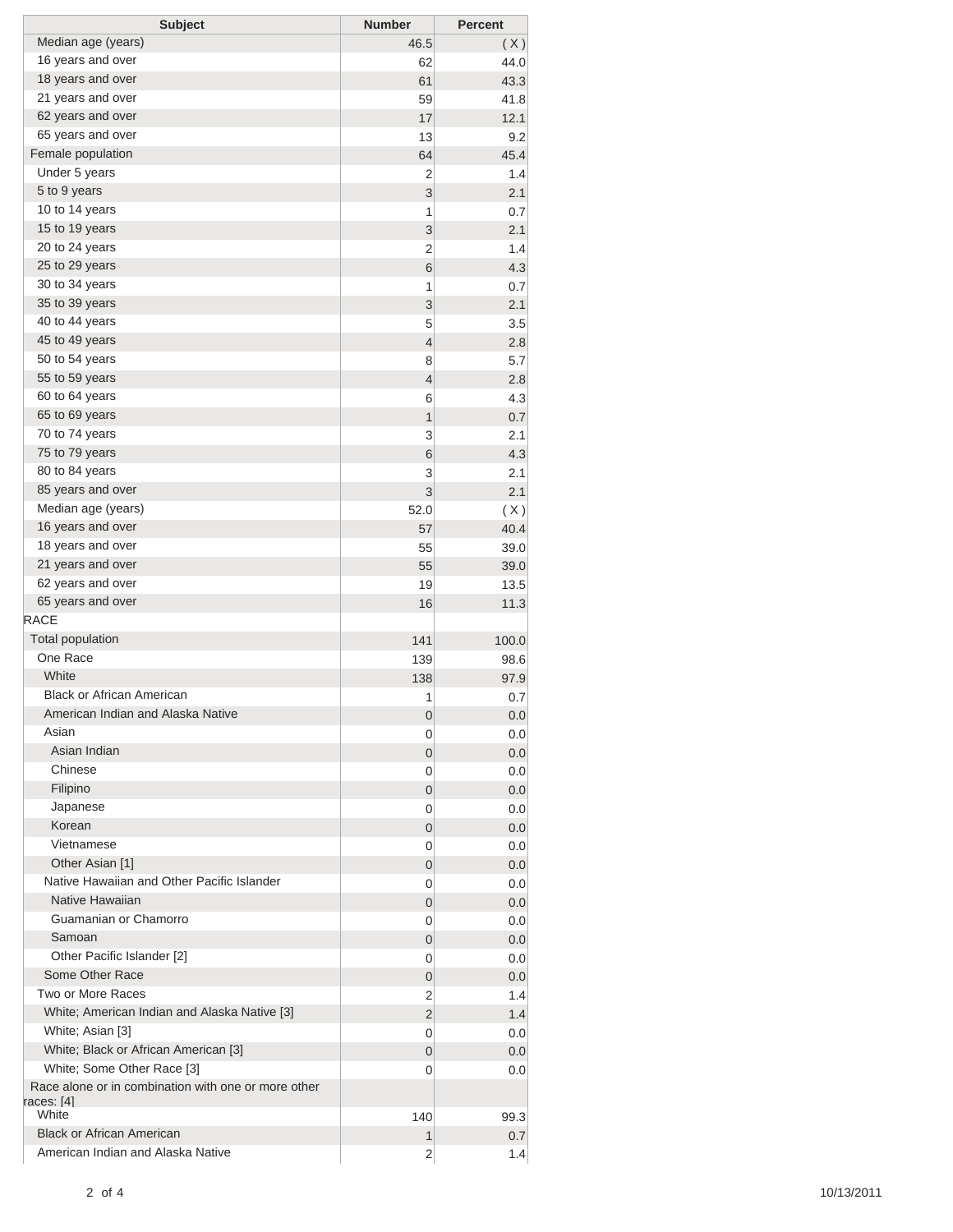| <b>Subject</b>                                                            | <b>Number</b>  | <b>Percent</b> |
|---------------------------------------------------------------------------|----------------|----------------|
| Asian                                                                     | 0              | 0.0            |
| Native Hawaiian and Other Pacific Islander                                | 0              | 0.0            |
| Some Other Race                                                           | 0              | 0.0            |
| <b>HISPANIC OR LATINO</b>                                                 |                |                |
| <b>Total population</b>                                                   | 141            | 100.0          |
| Hispanic or Latino (of any race)                                          | 3              | 2.1            |
| Mexican                                                                   | 0              | 0.0            |
| Puerto Rican                                                              | 0              | 0.0            |
| Cuban                                                                     | 0              | 0.0            |
| Other Hispanic or Latino [5]                                              | 3              | 2.1            |
| Not Hispanic or Latino                                                    | 138            | 97.9           |
| HISPANIC OR LATINO AND RACE                                               |                |                |
| <b>Total population</b>                                                   | 141            | 100.0          |
| Hispanic or Latino                                                        | 3              | 2.1            |
| White alone                                                               | 3              | 2.1            |
| Black or African American alone                                           | 0              | 0.0            |
| American Indian and Alaska Native alone<br>Asian alone                    | 0              | 0.0            |
|                                                                           | 0              | 0.0            |
| Native Hawaiian and Other Pacific Islander alone<br>Some Other Race alone | 0              | 0.0            |
| Two or More Races                                                         | 0              | 0.0            |
| Not Hispanic or Latino                                                    | $\Omega$       | 0.0            |
| White alone                                                               | 138            | 97.9           |
| Black or African American alone                                           | 135            | 95.7           |
| American Indian and Alaska Native alone                                   | 1              | 0.7            |
| Asian alone                                                               | 0              | 0.0            |
| Native Hawaiian and Other Pacific Islander alone                          | 0<br>0         | 0.0<br>0.0     |
| Some Other Race alone                                                     | 0              | 0.0            |
| <b>Two or More Races</b>                                                  | 2              | 1.4            |
| <b>RELATIONSHIP</b>                                                       |                |                |
| Total population                                                          | 141            | 100.0          |
| In households                                                             | 141            | 100.0          |
| Householder                                                               | 70             | 49.6           |
| Spouse [6]                                                                | 26             | 18.4           |
| Child                                                                     | 27             | 19.1           |
| Own child under 18 years                                                  | 23             | 16.3           |
| Other relatives                                                           | 3              | 2.1            |
| Under 18 years                                                            | 1              | 0.7            |
| 65 years and over                                                         | 0              | 0.0            |
| <b>Nonrelatives</b>                                                       | 15             | 10.6           |
| Under 18 years                                                            | 1              | 0.7            |
| 65 years and over                                                         | 2              | 1.4            |
| Unmarried partner                                                         | 9              | 6.4            |
| In group quarters                                                         | 0              | 0.0            |
| Institutionalized population                                              | 0              | 0.0            |
| Male                                                                      | 0              | 0.0            |
| Female                                                                    | 0              | 0.0            |
| Noninstitutionalized population                                           | 0              | 0.0            |
| Male                                                                      | 0              | 0.0            |
| Female                                                                    | 0              | 0.0            |
| <b>HOUSEHOLDS BY TYPE</b>                                                 |                |                |
| <b>Total households</b>                                                   | 70             | 100.0          |
| Family households (families) [7]                                          | 33             | 47.1           |
| With own children under 18 years                                          | 13             | 18.6           |
| Husband-wife family                                                       | 26             | 37.1           |
| With own children under 18 years                                          | 8              | 11.4           |
| Male householder, no wife present                                         | 3              | 4.3            |
| With own children under 18 years                                          | 3              | 4.3            |
| Female householder, no husband present                                    | 4              | 5.7            |
| With own children under 18 years                                          | $\overline{c}$ | 2.9            |